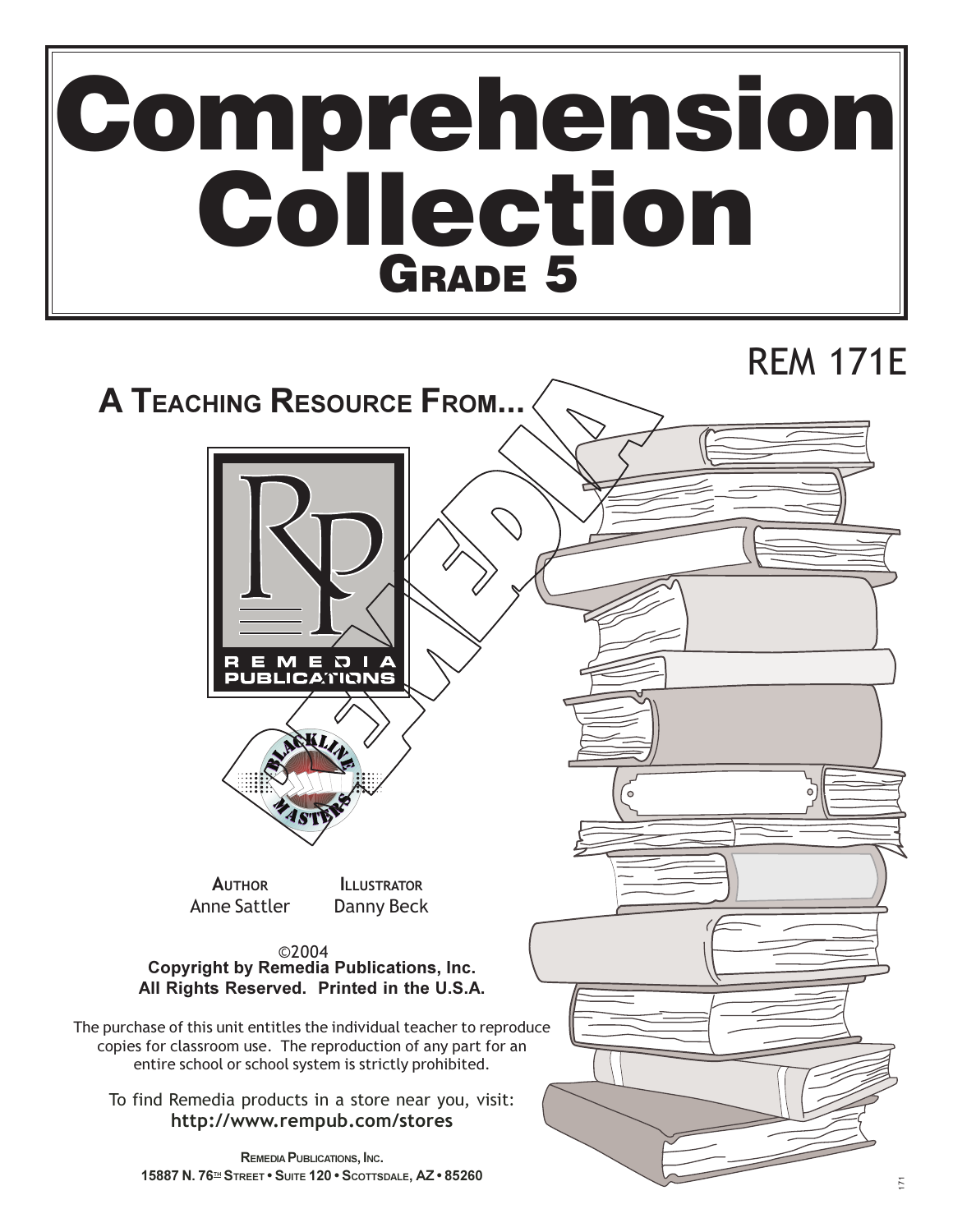### **Why do the pupils of the eyes change size?**

The pupil of the eye is the black circle in the middle. It has muscles all around it that can stretch or shrink.

The pupils allow light to enter the eyes. A balance of just the right amount of light is needed for good sight. In bright light, the eyes don't need to take in a lot of light, so the pupils will become small.

In darkness, the pupils will open very wide and let in as much light as possible.



An example of how light affects the eyes is when a person is in a dark room and someone turns on a light. It may actually be painful to keep the eyes open for a second or two. The pupils are too large for all the light, but soon they shrink to the right size. This is how the eyes are protected and able to serve in all kinds of light.

|  |  | 1. What is the purpose of the pupil? |  |  |
|--|--|--------------------------------------|--|--|
|  |  |                                      |  |  |

\_\_\_\_\_\_\_\_\_\_\_\_\_\_\_\_\_\_\_\_\_\_\_\_\_\_\_\_\_\_\_\_\_\_\_\_\_\_\_\_\_\_\_\_\_\_\_\_\_\_\_\_\_\_\_\_\_\_\_\_\_\_\_\_\_\_\_\_\_\_

\_\_\_\_\_\_\_\_\_\_\_\_\_\_\_\_\_\_\_\_\_\_\_\_\_\_\_\_\_\_\_\_\_\_\_\_\_\_\_\_\_\_\_\_\_\_\_\_\_\_\_\_\_\_\_\_\_\_\_\_\_\_\_\_\_\_\_\_\_

- 2. What controls the pupil so it can become large or small?
- 3. Write the sentence that tells what happens to the pupils in darkness.
- 4. What might you do to protect your eyes in bright sunlight?
- 5. What word in the first paragraph means "to become smaller"?
- 6. A homonym for "two" in paragraph four is \_\_\_\_\_\_\_\_\_\_\_\_\_\_\_\_\_\_\_\_\_\_\_\_\_\_.

\_\_\_\_\_\_\_\_\_\_\_\_\_\_\_\_\_\_\_\_\_\_\_\_\_\_\_\_\_\_\_\_\_\_\_\_\_\_\_\_\_\_\_

\_\_\_\_\_\_\_\_\_\_\_\_\_\_\_\_\_\_\_\_\_\_\_\_\_\_\_\_\_\_\_\_\_\_\_\_\_\_\_\_\_\_\_

\_\_\_\_\_\_\_\_\_\_\_\_\_\_\_\_\_\_\_\_\_\_\_\_\_\_\_\_\_\_\_\_\_\_\_\_\_\_\_\_\_\_\_

7. Write antonyms for these words: wrong large \_\_\_\_\_\_\_\_\_\_\_\_\_\_\_\_\_\_\_\_\_\_\_\_\_\_\_\_\_\_\_, painful \_\_\_\_\_\_\_\_\_\_\_\_\_\_\_\_\_\_\_\_\_\_\_.

**EXTENDED ACTIVITY:** Read more about eyes. What part of the eye is different colors in different people?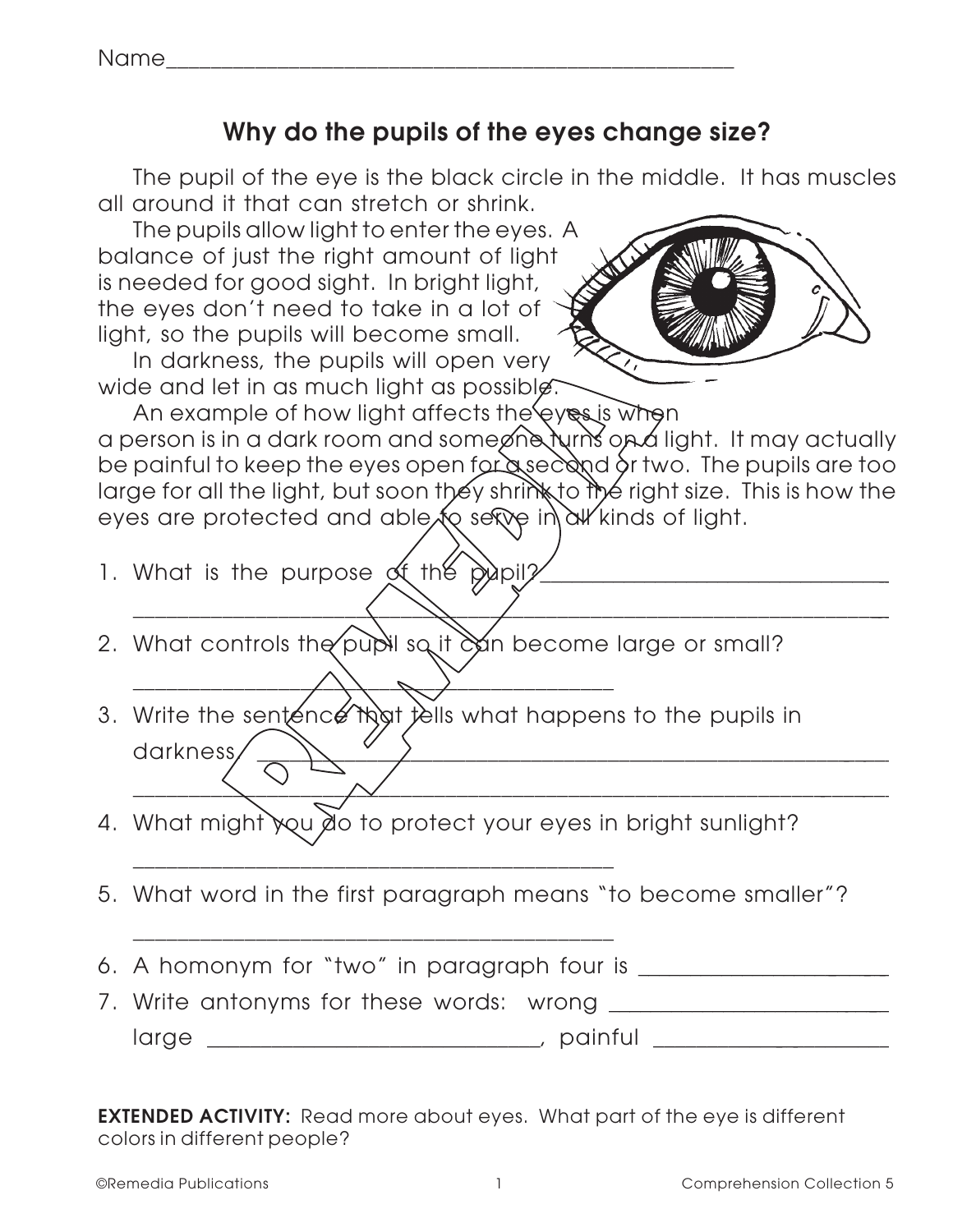Name\_\_\_\_\_\_\_\_\_\_\_\_\_\_\_\_\_\_\_\_\_\_\_\_\_\_\_\_\_\_\_\_\_\_\_\_\_\_\_\_\_\_\_\_\_\_\_\_\_\_\_

## **A ROUND POINT**

Everyone uses ballpoint pens now, but 50 years ago they did not exist. People used pens that they had to fill with ink every time they became dry. They were called fountain pens. Fountain pens used a lot of ink.

During World War II, a special kind of pen was needed. It had to work in all kinds of weather, and the

ink supply had to last a long time. Pilots needed a pen that would not leak ink at high altitudes, as fountain pens did.

It was during the war years that the ballpoint pen became popular. It was just what the armed forces wanted. It was long-lasting, it did not leak, and the ink dried quickly on paper.

It is called a ballpoint pen because the point is a tiny steel ball. As the pen is used, the ball revolves, picking up ink from a tube inside the pen.

#### **Read each sentence. If it is true, circle the letter under T. Write the sentence that shows it is true. If it is NOT TRUE, circle the letter under F.**

| Ι. | Ballpoint pens became popular during the war years. | $\Theta$ |  |
|----|-----------------------------------------------------|----------|--|
| 2. | People put ink into their fountain pens.            | U        |  |
| 3. | The armed forces did not like the ballpoint pen.    | W        |  |
| 4. | A ballpoint pen has a ball in it.                   |          |  |
|    | 5. No one uses ballpoint pens today.                |          |  |

To learn what the very first kind of pen was called, write the letters you have circled on the line.

**EXTENDED ACTIVITY:** Find the word you wrote in a dictionary. What was used to make this kind of pen?

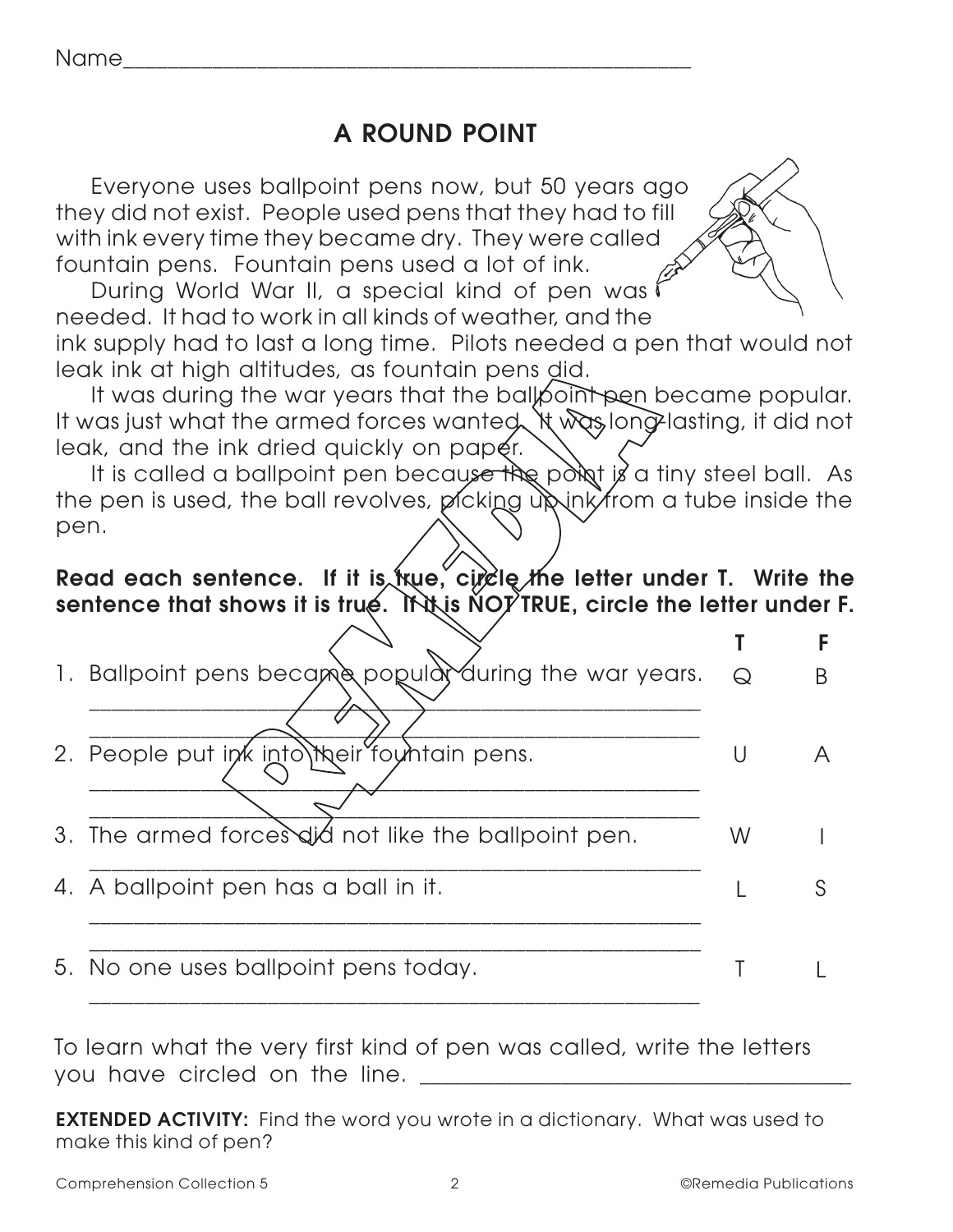## **SPIDER PARTS**

Spiders can be different sizes and different colors, but they all have certain parts in common. A spider's body has two parts. The larger, back part is called the **abdomen**. The front part, where the head and chest are found, is the **thorax**. All spiders have eight **legs** which are connected to the thorax.

Most spiders also have eight **eyes**, but they are not all the same size. Some are very small and they are grouped on the front of the head.

The spider's mouth has two strong jaws that end in sharp **fangs**. They also have short **pincers** near the mouth to help hold the insects.

All spiders have three tubes at the end of the abdomen that are called **spinnerets**. They are used to spin silk for webs and egg cases.

**Label the parts.**



**EXTENDED ACTIVITY:** Read the description of an insect in a dictionary or encyclopedia. List three ways in which a spider is different from an insect.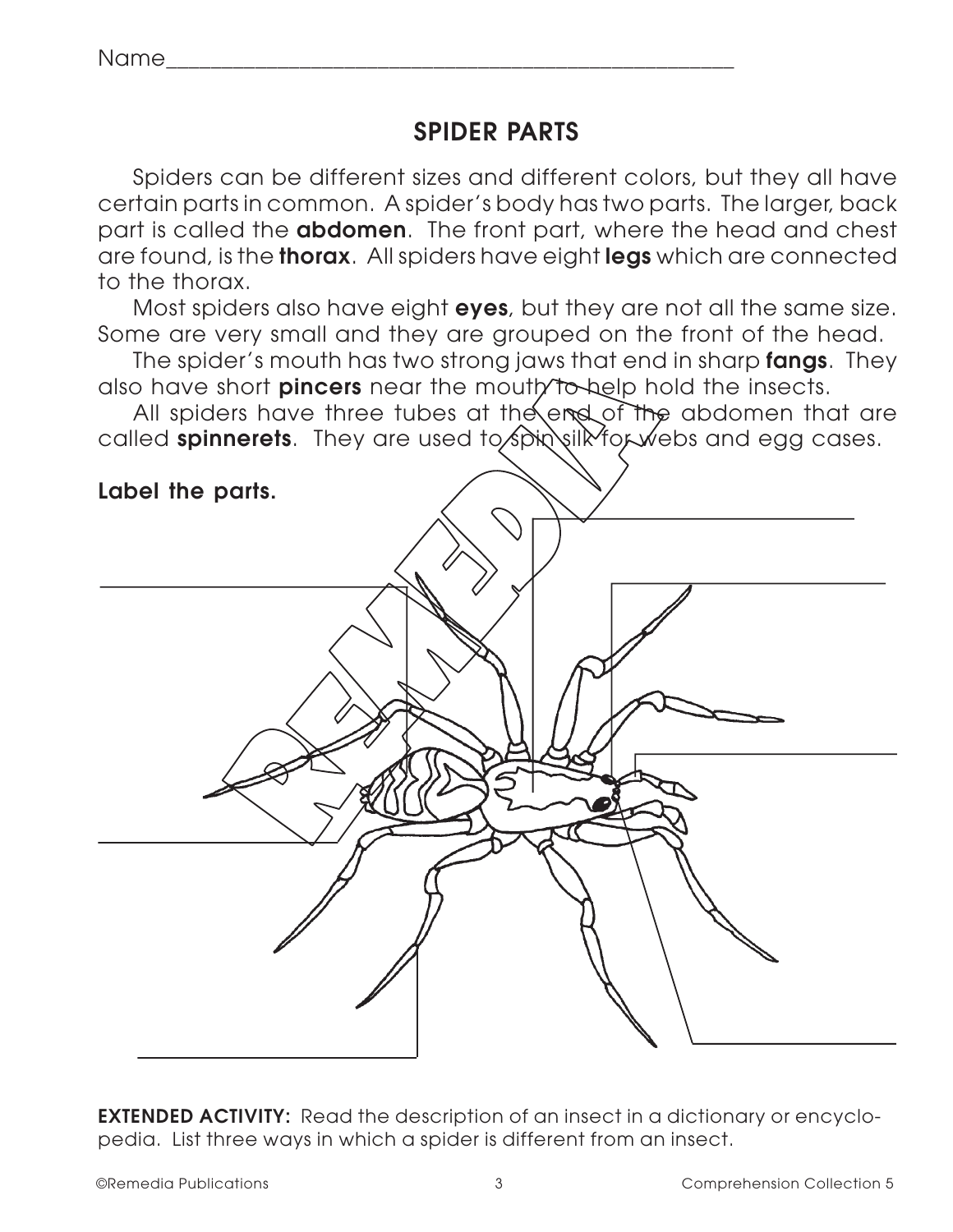# **THE DAILY NEWS**

## **Man Wants to Build Space Machine**

**New York, March 5, 1921 -** Robert H. Goddard is making news with his foolish talk about traveling to the moon. He says he can make a machine that will fly in outer space. Goddard calls his machine a rocket. He has never made one, but he has written about it.

It is true that a few years ago, people laughed at the idea that man could fly. Then the Wright brothers flew the first airplane. However, it is one thing to fly through air, and quite another to fly in outer space, where there is no air.



Still, Goddard keeps working on his idea. In 1914, he received a patent for his rocket, but he has yet to build one to prove it can fly in outer space.

Many people think it is time that people like Goddard stop trying to fool the public. Dreamers like him should start building useful things that will help people.

| 1. Who has a foolish idea?       |  |
|----------------------------------|--|
| 2. What does he say he can make? |  |

3. When did this story appear in the news?\_\_\_\_\_\_\_\_\_\_\_\_\_\_\_\_\_\_\_\_\_\_\_\_\_\_\_

\_\_\_\_\_\_\_\_\_\_\_\_\_\_\_\_\_\_\_\_\_\_\_\_\_\_\_\_\_\_\_\_\_\_\_\_\_\_\_\_\_\_\_\_\_\_\_\_\_\_\_\_\_\_\_\_\_\_\_\_\_\_\_\_\_\_\_\_\_

\_\_\_\_\_\_\_\_\_\_\_\_\_\_\_\_\_\_\_\_\_\_\_\_\_\_\_\_\_\_\_\_\_\_\_\_\_\_\_\_\_\_\_\_\_\_\_\_\_\_\_\_\_\_\_\_\_\_\_\_\_\_\_\_\_\_\_\_\_

- 4. Where does Goddard think his rocket could go?
- 5. Why do people think that he is trying to fool them?

**EXTENDED ACTIVITY:** Write a paragraph telling what you think about this article now that it is almost 75 years later.